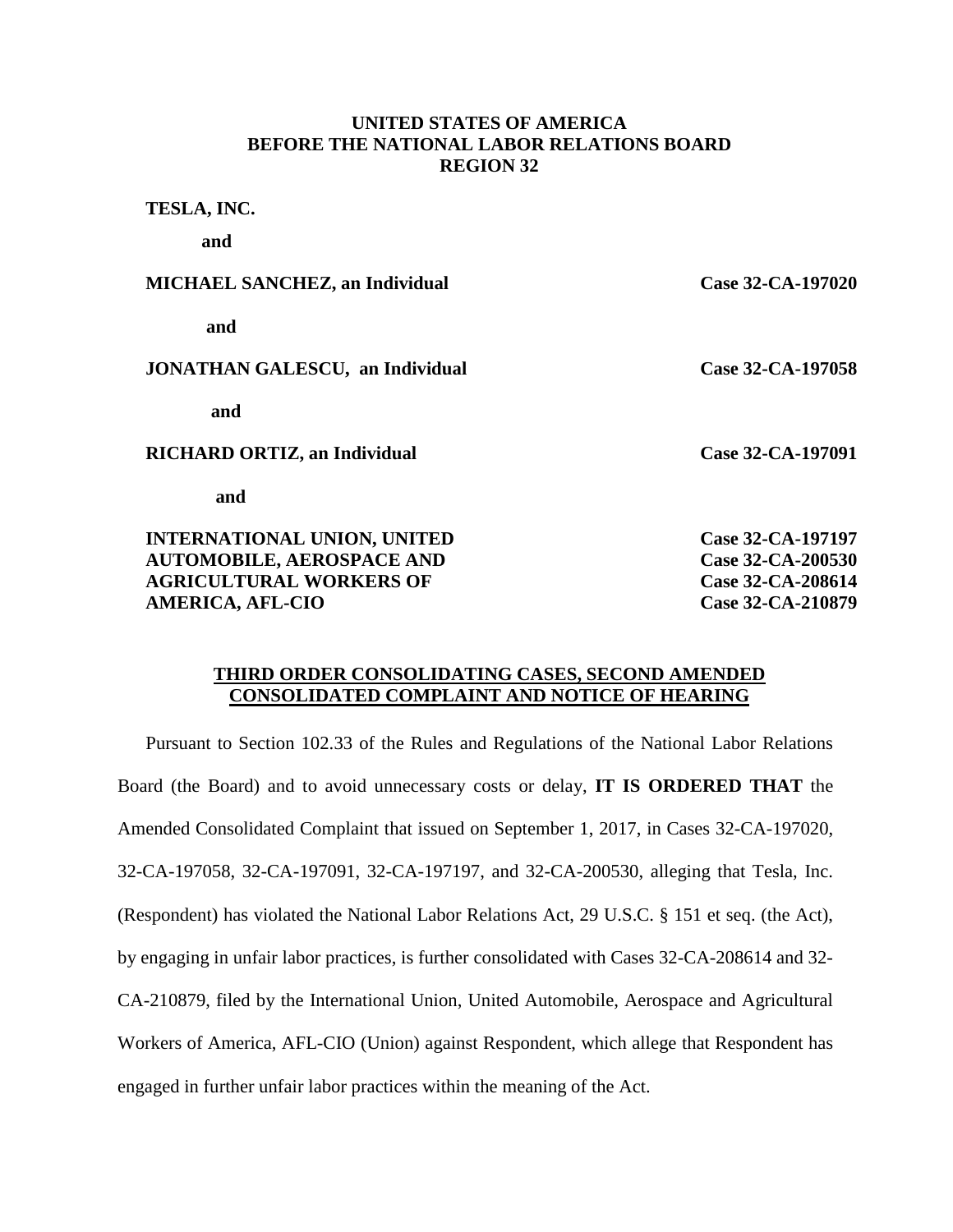This Third Order Consolidating Cases, Second Amended Consolidated Complaint and Notice of Hearing, which is based on these charges, is issued pursuant to Section 10(b) of the National Labor Relations Act (the Act), 29 U.S.C. § 151 et seq. and Sections 102.15 and 102.17 of the Board's Rules and Regulations, and alleges Respondent has violated the Act as described below.

1.

(a) The charge in Case 32-CA-197020 was filed by Michael Sanchez on April 17, 2017, and a copy was served on Respondent by U.S. mail on April 18, 2017.

(b) The first-amended charge in Case 32-CA-197020 was filed by Michael Sanchez on July 28, 2017, and a copy was served on Respondent by mail on August 1, 2017.

(c) The charge in Case 32-CA-197058 was filed by Jonathan Galescu on April 17, 2017, and a copy was served on Respondent by U.S. mail on April 18, 2017.

(d) The first-amended charge in Case 32-CA-197058 was filed by Jonathan Galescu on July 28, 2017, and a copy was served on Respondent by mail on August 1, 2017.

(e) The charge in Case 32-CA-197091 was filed by Richard Ortiz on April 17, 2017, and a copy was served on Respondent by U.S. mail on April 19, 2017.

(f) The first-amended charge in Case 32-CA-197091 was filed by Richard Ortiz on July 28, 2017, and a copy was served on Respondent by U.S. mail on August 1, 2017.

(g) The charge in Case 32-CA-197197 was filed by the Union on April 19, 2017, and a copy was served on Respondent by U.S. mail on April 20, 2017.

2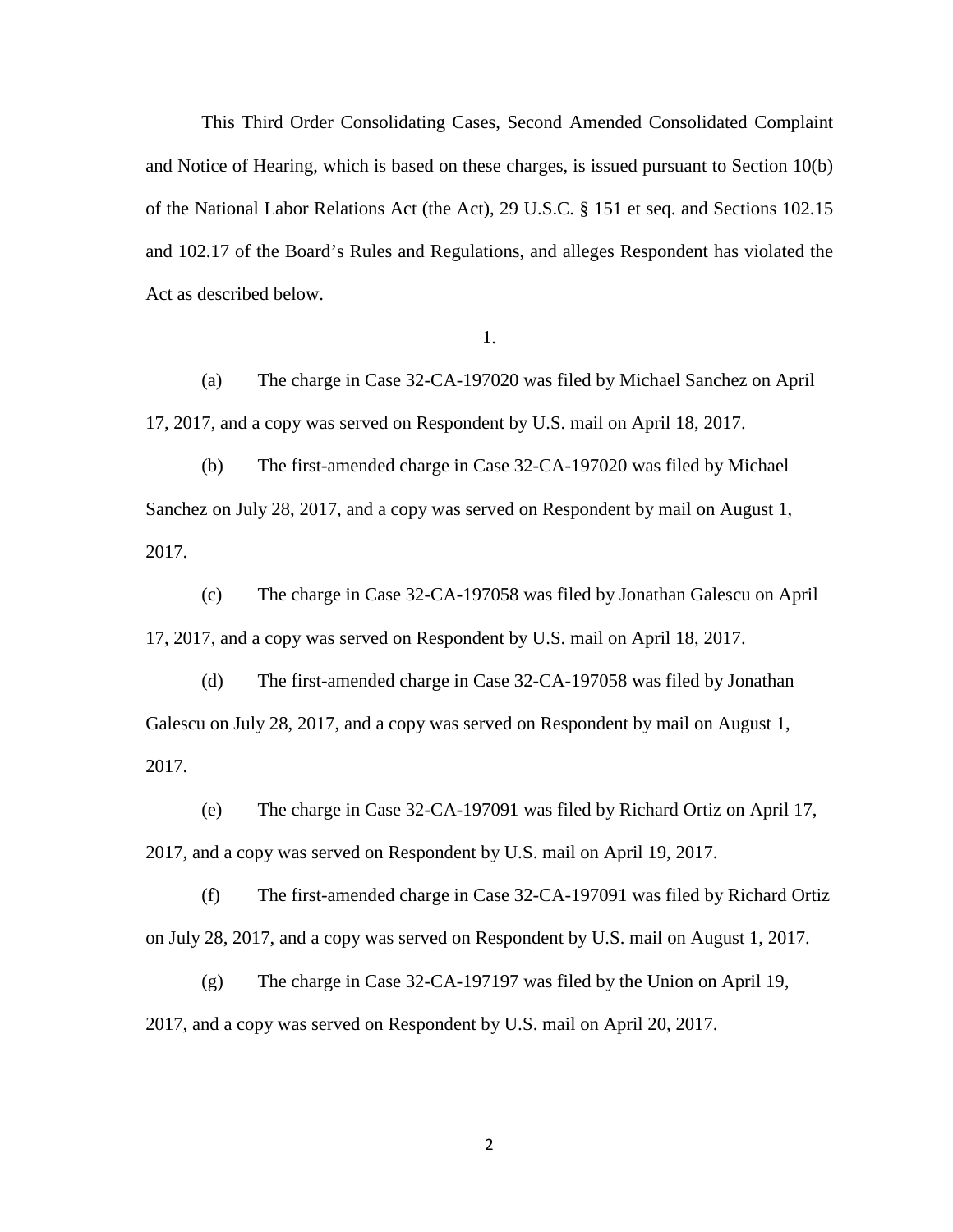(h) The first-amended charge in Case 32-CA-197197 was filed by the Union on July 28, 2017, and a copy was served on Respondent by U.S. mail on August 1, 2017.

(i) The charge in Case 32-CA-200530 was filed by the Union on June 12, 2017, and a copy was served on Respondent by U.S. mail on June 13, 2017.

(k) The first-amended charge in Case 32-CA-200530 was filed by the Union on July 28, 2017, and a copy was served on Respondent by U.S. mail on August 1, 2017.

(l) The charge in Case 32-CA-208614 was filed by the Union on October 25, 2017, and a copy was served on Respondent by U.S. mail on October 25, 2017.

(m) The first-amended charge in Case 32-CA-208614 was filed by the Union on March 12, 2017, and a copy was served on Respondent by U.S. mail on March 13, 2018.

(n) The charge in Case 32-CA-210879 was filed on December 1, 2017, and a copy was served on Respondent by U.S. mail on December 4, 2017.

(o) The first-amended charge in Case 32-CA-210879 was filed on December 6, 2017, and a copy was served on Respondent by U.S. mail on December 7, 2017.

2.

(a) At all material times, Respondent, a Delaware technology and design corporation with its headquarters in Palo Alto, California, an automotive manufacturing facility in Fremont, California (the Fremont Facility), and an automotive battery facility in Sparks, Nevada (the Sparks Facility), has been engaged in the design, manufacture, and sale of electric vehicles and energy storage systems.

(b) During the 12-month period ending December 31, 2017, Respondent, in conducting its operations described above in paragraph 2(a) at its Fremont Facility,

3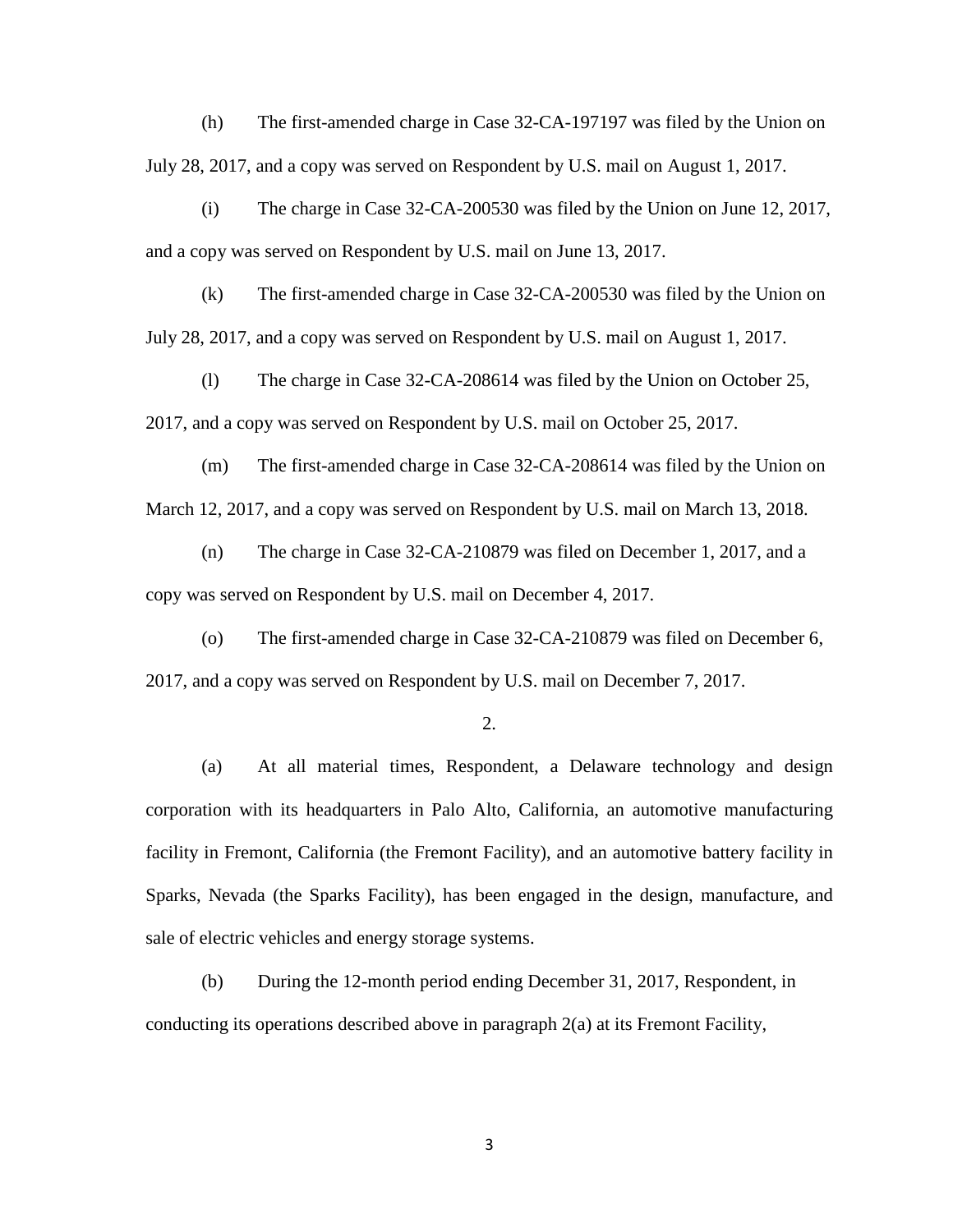purchased and received goods valued in excess of \$50,000 directly from sources located outside the State of California.

(c) During the 12-month period ending December 31, 2017, Respondent, in conducting its operations described above in paragraph 2(a) at its Sparks Facility, purchased and received goods valued in excess of \$50,000 directly from sources located outside the State of Nevada.

3.

At all material times, Respondent has been an employer engaged in commerce within the meaning of Sections 2(2), (6), and (7) of the Act.

4.

At all material times, the Union has been a labor organization within the meaning of Section 2(5) of the Act.

5.

At all material times, the following individuals held the positions set forth opposite their respective names and have been supervisors of Respondent within the meaning of Section 2(11) of the Act and agents of Respondent within the meaning of Section 2(13) of the Act:

| Elon Musk     |   | <b>Chief Executive Officer</b>          |
|---------------|---|-----------------------------------------|
| Mark Lipscomb |   | Vice-President of Human Resources       |
| Emma Cruz     | - | Human Resources Business Partner        |
| Liza Lipscomb |   | <b>Human Resources Business Partner</b> |
| Seth Woody    |   | <b>Human Resources Business Partner</b> |
| David Zwieg   |   | Human Resources Business Partner        |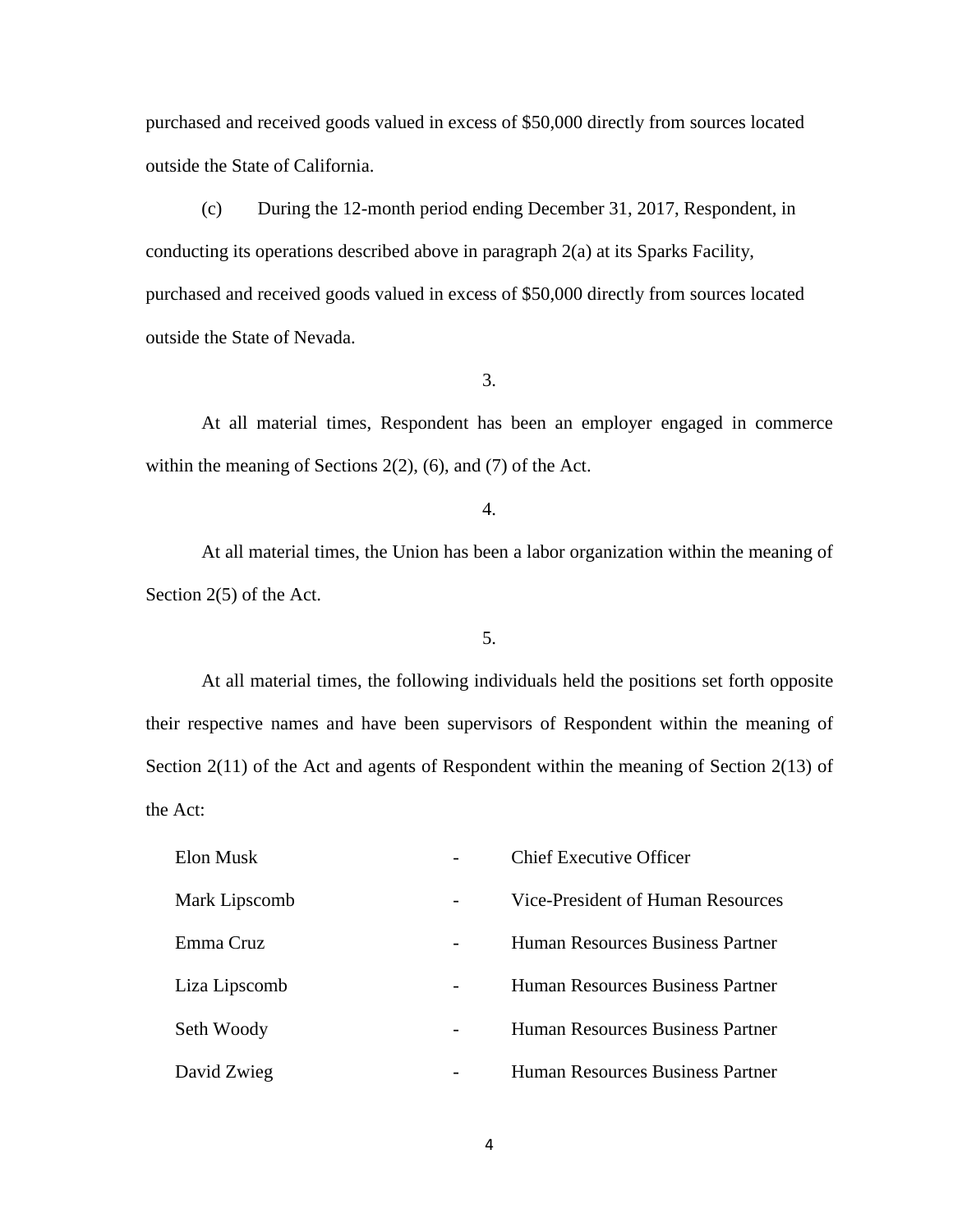| Juan Martinez                   | Manager, Manufacturing                                                    |  |  |
|---------------------------------|---------------------------------------------------------------------------|--|--|
| Andrew McIndoe                  | <b>Associate Production Manager</b>                                       |  |  |
| Tope Ogunniyi                   | <b>Associate Production Manager</b>                                       |  |  |
| Victor Facha                    | Supervisor                                                                |  |  |
| Tim Fenelon                     | Supervisor                                                                |  |  |
| <b>Homer Hunt</b>               | Supervisor                                                                |  |  |
| Armando Rodriguez               | Supervisor                                                                |  |  |
| Dave Teston                     | Supervisor                                                                |  |  |
| Red Shirt Male Supervisor No. 1 | Supervisor                                                                |  |  |
| Arnold (Last Name Unknown)      | Supervisor                                                                |  |  |
| John Doe                        | <b>Production Supervisor</b>                                              |  |  |
| Lauren Holcomb                  | Environmental Health<br>Safety<br>and<br><b>Sustainability Specialist</b> |  |  |
| <b>Ricky Gecewich</b>           | <b>Employee Relations Investigator</b>                                    |  |  |

6.

 At all material times, the following individuals held the positions set forth opposite their respective names and have been agents Respondent within the meaning of Section  $2(13)$  of the Act:

| John/Jane Does 1-6 | <b>Security Guards</b> |
|--------------------|------------------------|
| Name Unknown       | Human Resources Agent  |
|                    |                        |

(a) Since at least late October 2016, Respondent has maintained the following rules in its Confidentiality Agreement at the Fremont facility: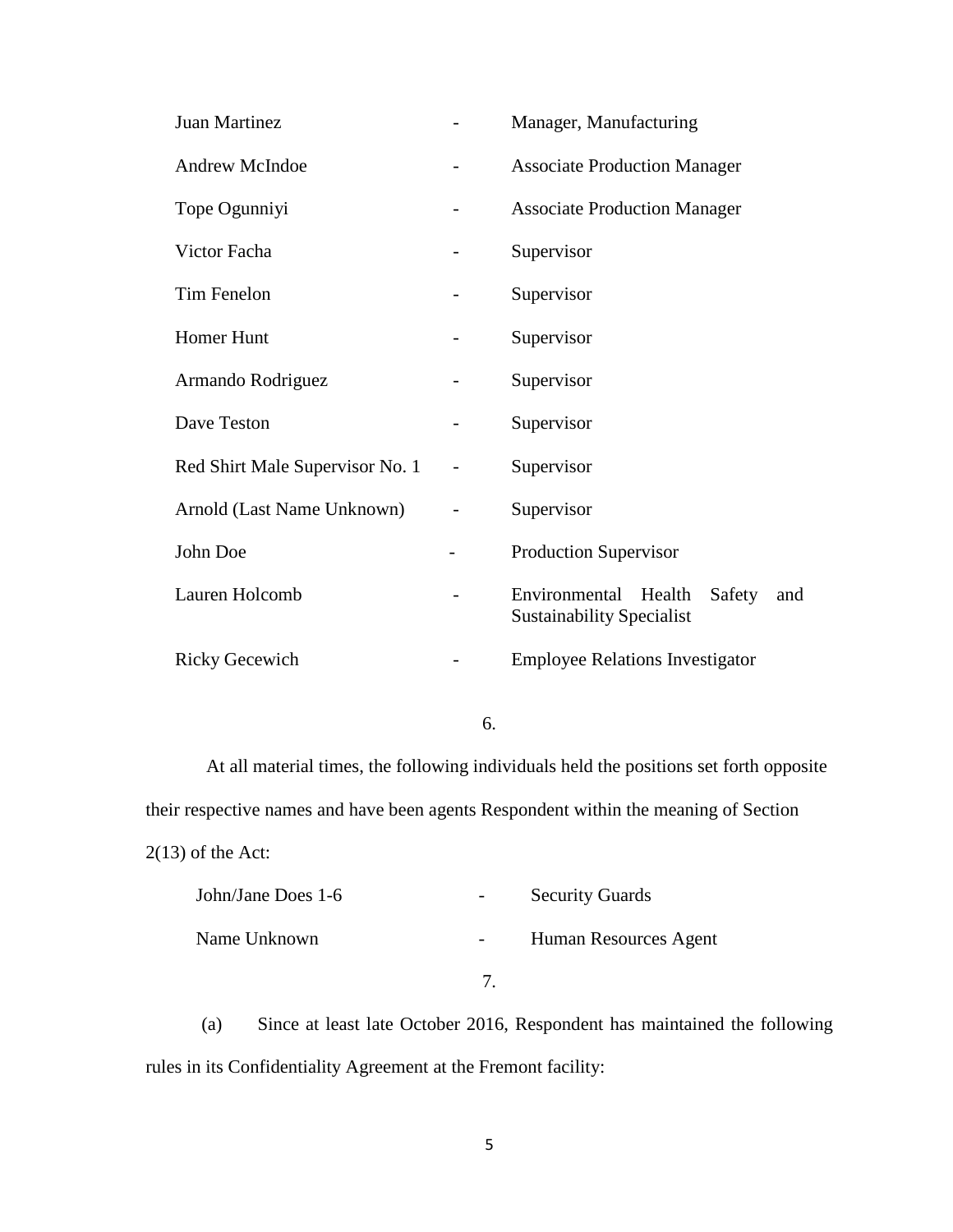(i) These obligations are straightforward. Provided that it's not already public information, everything that you work on, learn about or observe in your work about Tesla is confidential information under the agreement that you signed when you first started. This includes information about…customers, suppliers, employees…. and anything similar.

(ii) Additionally, regardless of whether information has already been made public, it is never OK to communicate with the media or someone closely related to the media about Tesla, unless you have been specifically authorized in writing to do so.

(iii) Unless otherwise allowed by law or you have received written approval, you must not, for example, discuss confidential information with anyone outside of Tesla,

(iv) or write about your work in any social media, blog, or book. If you are unsure, check with your manager, HR, or Legal.

(v) The consequences for careless violation of the confidentiality agreement, could include, depending on severity, loss of employment. Anyone engaging in intentional violation of the confidentiality agreement will be liable for all the harm and damage that is caused to the company, with possible criminal prosecution. These obligations remain in place even if no longer working at Tesla.

(b) About late October 2016 or early November 2016, Respondent, by Human

Resources Business Partner David Zweig, at the Fremont facility, during a one-on-one meeting with employees, prohibited employees from taking a picture of Respondent's Confidentiality Agreement described above in paragraph 7(a).

(c) On February 10, 2017, Respondent, by its Security Guards, including, but not limited to, John/Jane Does Security Guards Nos. 1-4, restrained and coerced off-duty employees who were engaged in leafleting on Respondent's premises outside of the Fremont facility by repeatedly asking them to produce their employee identification badges and/or telling them to leave Respondent's premises.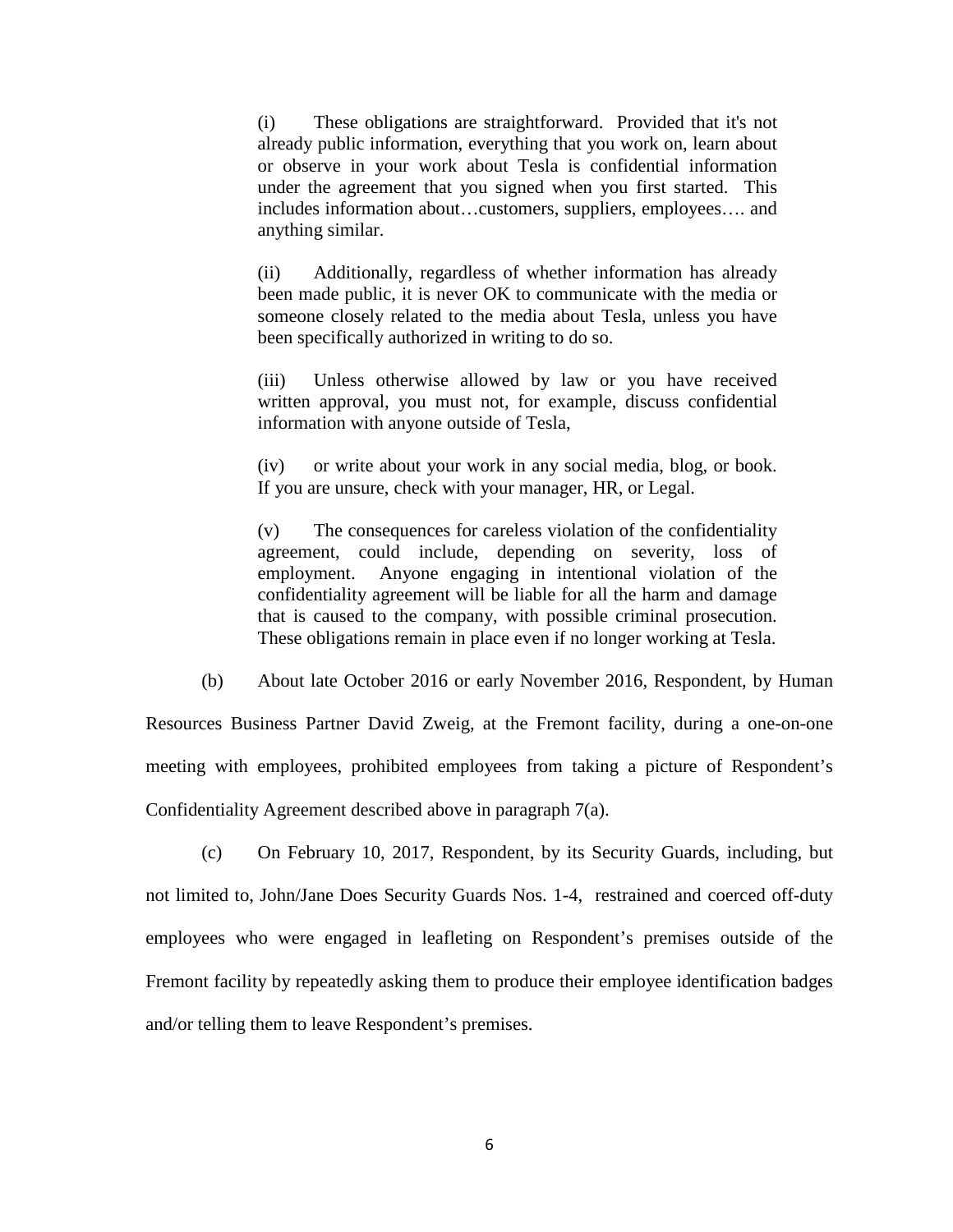(d) On February 10, 2017, Respondent, by John Doe Security Guard No. 1, outside

the entrance to Door 2 at the Fremont facility:

- (i) On two separate occasions, instructed an off-duty employee to leave Respondent's premises.
- (ii) Security Guard No. 1 engaged in the conduct described above in paragraph 7(d)(i) in response to employees engaging in Union leafleting and to discourage these and other protected, concerted activities.
- (e) On February 10, 2017, Respondent, by Jane Doe Security Guard No. 2,

outside the entrance to Door 1 at the Fremont facility:

- (i) told off-duty employees to leave Respondent's premises.
- (ii) Security Guard No. 2 engaged in the conduct described above in paragraph 7(e)(i) in response to employees engaging in Union leafleting and to discourage these and other protected, concerted activities.
- (f) On February 10, 2017, Respondent, by John Doe Security Guard No. 3,

outside the entrance to Door 1 at the Fremont facility:

- (i) told off-duty employees to leave Respondent's premises.
- (ii) Security Guard No. 3 engaged in the conduct described above in paragraph 7(f)(i) in response to employees engaging in Union leafleting and to discourage these and other protected, concerted activities.
- (g) On February 10, 2017, Respondent, by Jane Doe Security Guard No. 4,

outside the entrance to Door 3 at the Fremont facility:

- (i) told an off-duty employee to leave Respondent's premises.
- (ii) Security Guard No. 4 engaged in the conduct described above in paragraph  $7(g)(i)$  in response to employees engaging in Union leafleting and to discourage these and other protected, concerted activities.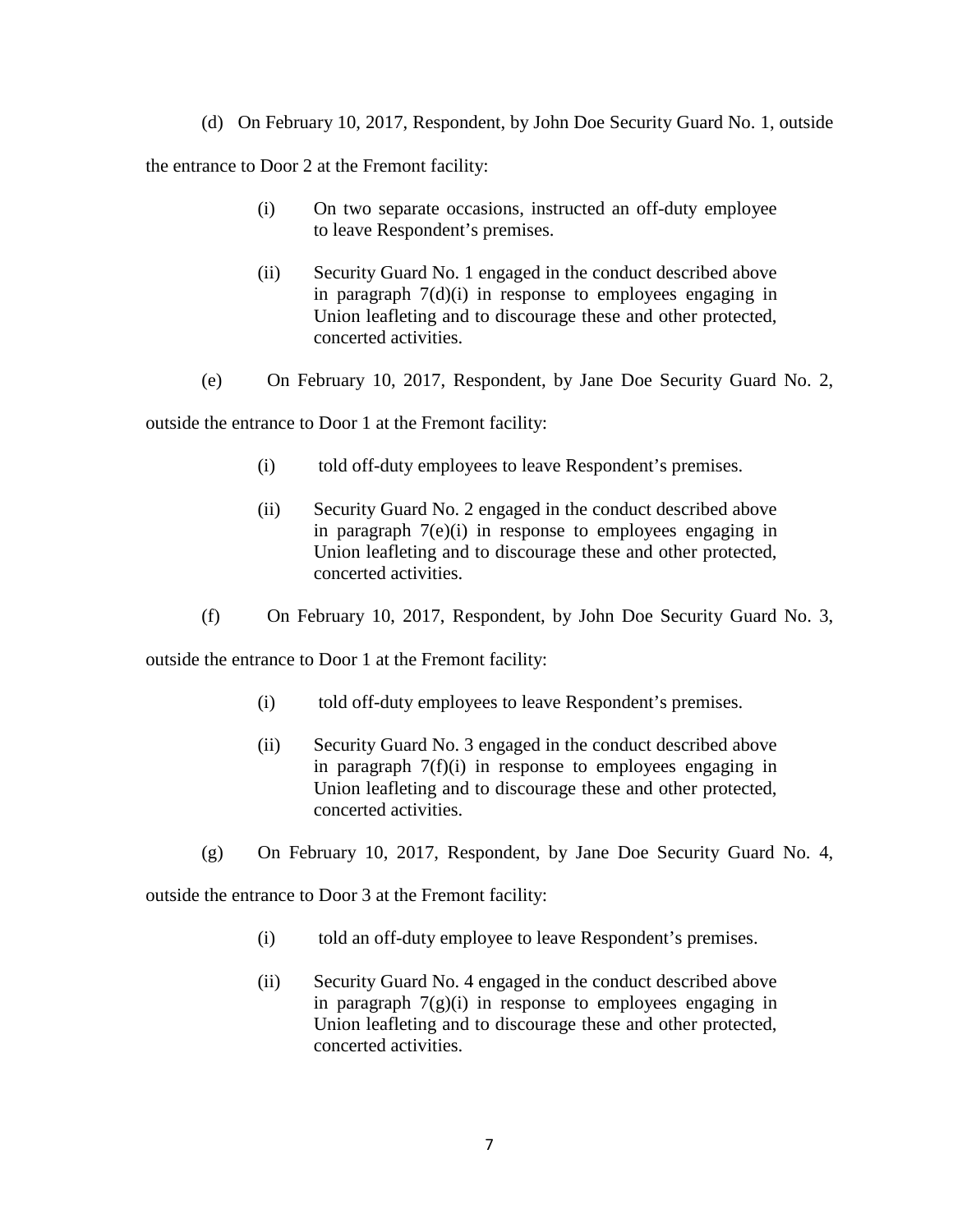(h) On February 10, 2017, Respondent, by Red Shirt Male Supervisor No. 1, near

the back entrance to the Fremont facility by the Receiving Addition:

- (i) told an off-duty employee to leave the premises.
- (ii) Red Shirt Male Supervisor No. 1 engaged in the conduct described above in paragraph 7(h)(i) in response to employees engaging in Union leafleting and to discourage these and other protected, concerted activities.
- (i) On February 10, 2017, Respondent, by a Human Resources Agent (whose name

is currently unknown to the General Counsel) at the Fremont facility, during a phone conversation initiated by Red Shirt Male Supervisor No. 1:

- (i) told an off-duty employee who was on medical leave to leave Respondent's premises.
- (ii) The unnamed Human Resources Agent engaged in the conduct described above in paragraph 7(i)(i) in response to employees engaging in Union leafleting and to discourage these and other protected, concerted activities.
- (j) On March 23, 2017, Respondent, by Supervisor Armando Rodriguez,

during a pre-shift meeting at the Fremont facility:

- (i) told employees that they could not distribute stickers, leaflets, or pamphlets that were not approved by Respondent; and
- (ii) threatened that Respondent would terminate employees if they passed out stickers, leaflets, or materials that were not approved by Respondent.
- (iii) Supervisor Armando Rodriguez engaged in the conduct described above in paragraph  $7(j)(i)$  and (ii) in response to employees engaging in Union activities and to discourage these and other protected, concerted activities.
- (k) On April 5, 2017, Respondent, by Human Resources Business Partner David

Zweig, at the Fremont facility, attempted to prohibit an employee from discussing safety concerns with other employees and/or with the Union.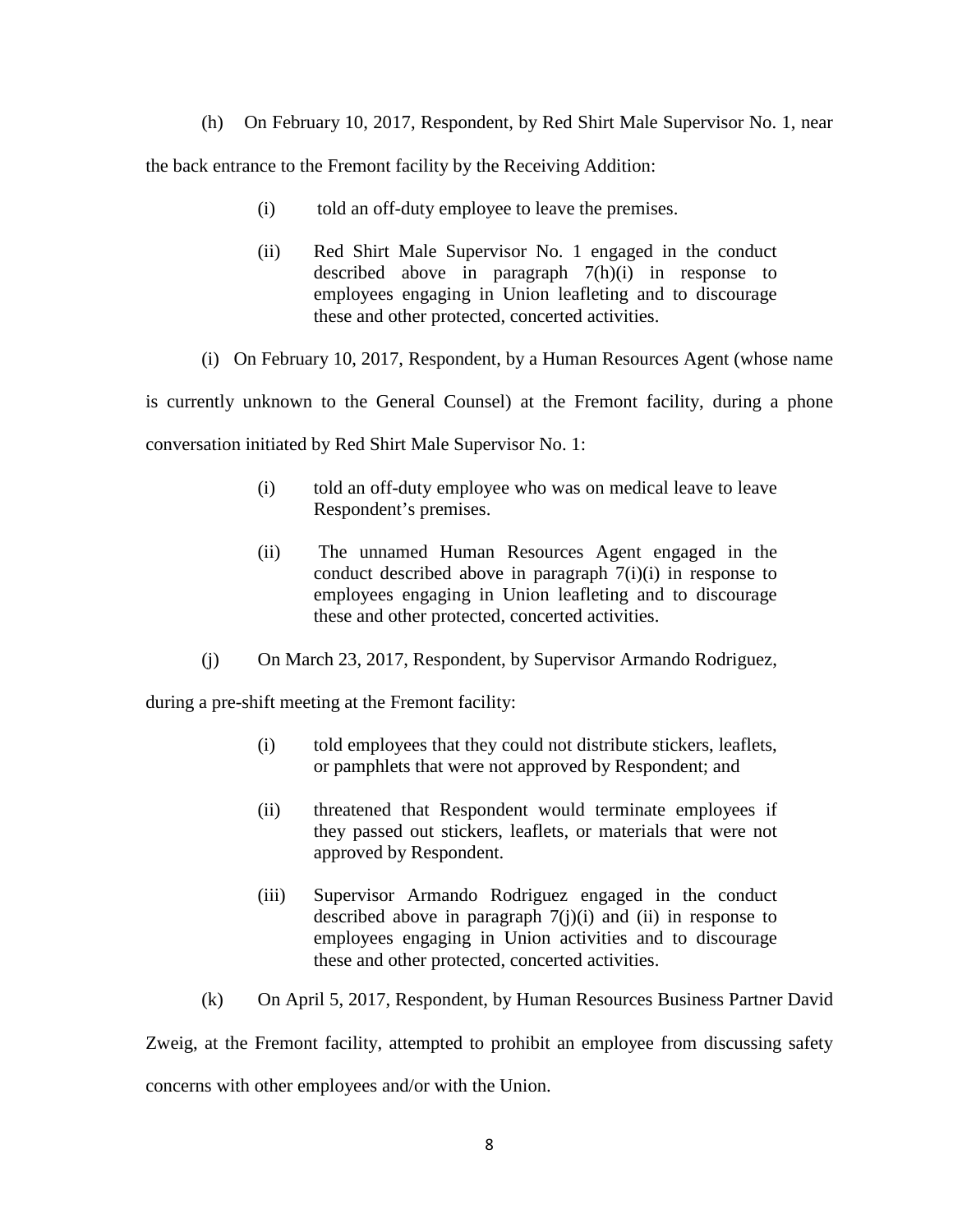(l) Since about April 25, 2017, Respondent has maintained the following rule at the Fremont facility:

Team Wear: It is mandatory that all Production Associates and Leads wear the assigned team wear.

- On occasion, team wear may be substituted with all black clothing if approved by supervisor.
- Alternative clothing must be mutilation free, work appropriate and pose no safety risks (no zippers, yoga pants, hoodies with hood up, etc.).
- (m) On April 28, 2017, Respondent, by Human Resources Business Partner Seth

Woody, at the Fremont facility, attempted to prohibit employees from discussing safety concerns with other employees and/or with the Union.

(n) On May 24, 2017, Respondent, by its Security Guards, including, but not limited to, John/Jane Does Security Guards Nos. 5-6, restrained and coerced employees who were engaged in leafleting on Respondent's premises outside of the Fremont facility by repeatedly asking them to produce their employee identification badges and/or telling them to leave Respondent's premises.

(o) On May 24, 2017, by Jane Doe Security Guard No. 5, at the security counter near the Door 4 entrance at the Fremont facility, told an employee that the employee could not hand out flyers on Respondent's premises.

(p) On May 24, 2017, by John Doe Security Guard No. 6, outside the Door 4 entrance at the Fremont facility:

- (i) on two occasions, instructed an off-duty employee to leave the premises.
- (ii) Security Guard No. 6 engaged in the conduct described above in paragraph  $7(p)(i)$  in response to employees engaged in Union leafleting and to discourage these and other protected, concerted activities.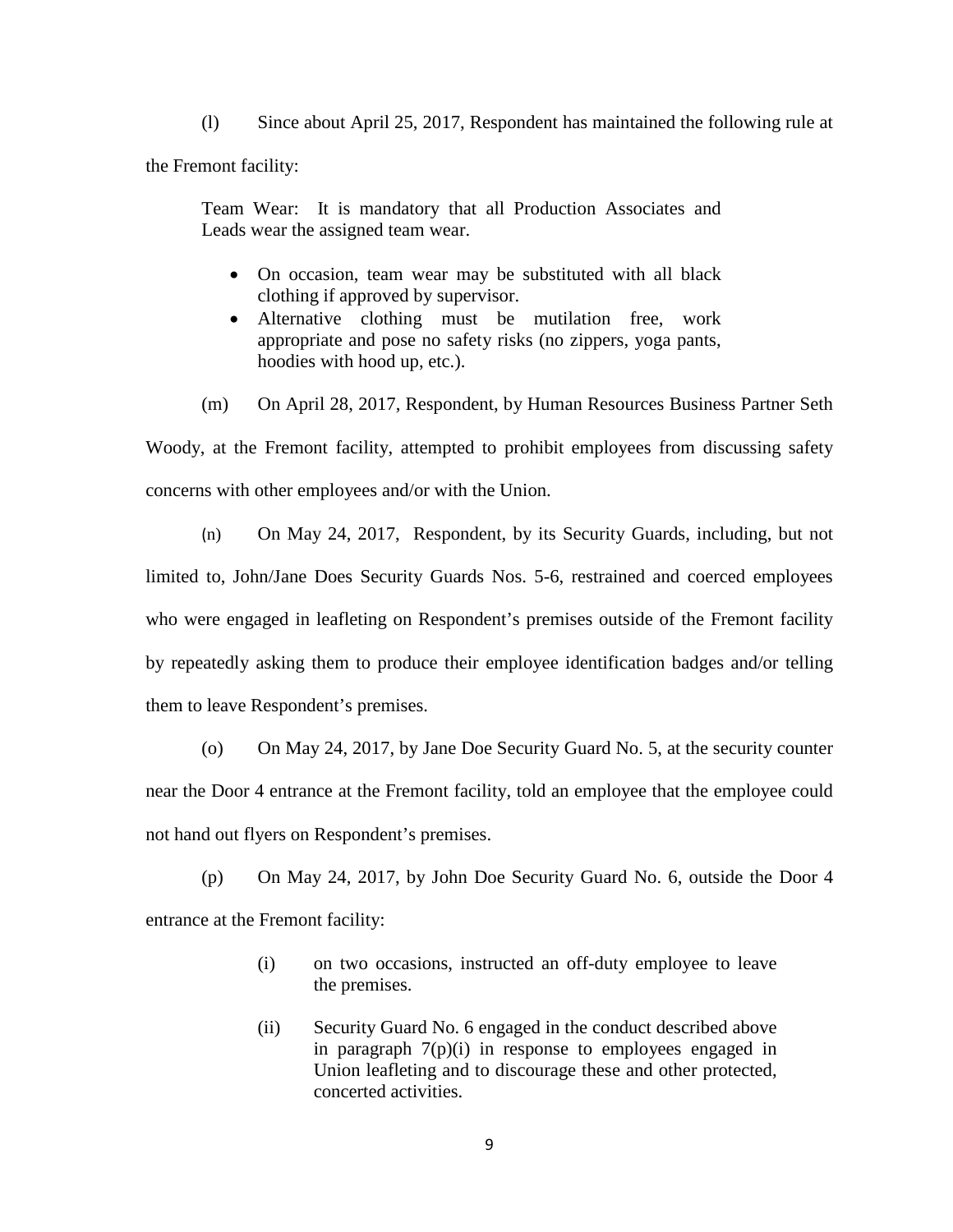(q) On May 24, 2017, Respondent, by Respondent's Human Resources Business Partner Lisa Lipscomb, at the Fremont Facility during separate meetings with individual employees, in the presence of Environmental Health Safety and Sustainability Specialist Lauren Holcomb, interrogated employees about their Union and/or protected, concerted activities and/or the Union and/or protected, concerted activities of other employees.

(r) In the Spring of 2017, Respondent, by Supervisor Arnold (Last Name Unknown), at the Fremont facility, impliedly threatened an employee with unspecific reprisals for wearing a hat with Union insignia.

(s) In August 2017, Respondent, by Supervisor Homer Hunt, at the Fremont facility, informed its employees that it would be futile for them to select the Union as their bargaining representative.

- (t) Respondent, at the Fremont facility in August or September 2017:
	- (i) by Production Supervisor (whose name is unknown) told employees they could not wear Union shirts at work and threatened employees they would be sent home for wearing shirts with Union insignia;
	- (ii) by Associate Production Manager Tope Ogunniyi, attempted to enforce the rule described above in paragraph 7(l) selectively and disparately by prohibiting shirts with Union insignia.
- (u) About August 10, 2017, Respondent, at the Fremont Facility:
	- (i) by Supervisor Tim Fenelon, told employees to remove their shirts with Union insignia; and
	- (ii) by Associate Production Manager Tope Ogunniyi attempted to enforce the rule described above in paragraph 7(l) selectively and disparately by prohibiting shirts with Union insignia.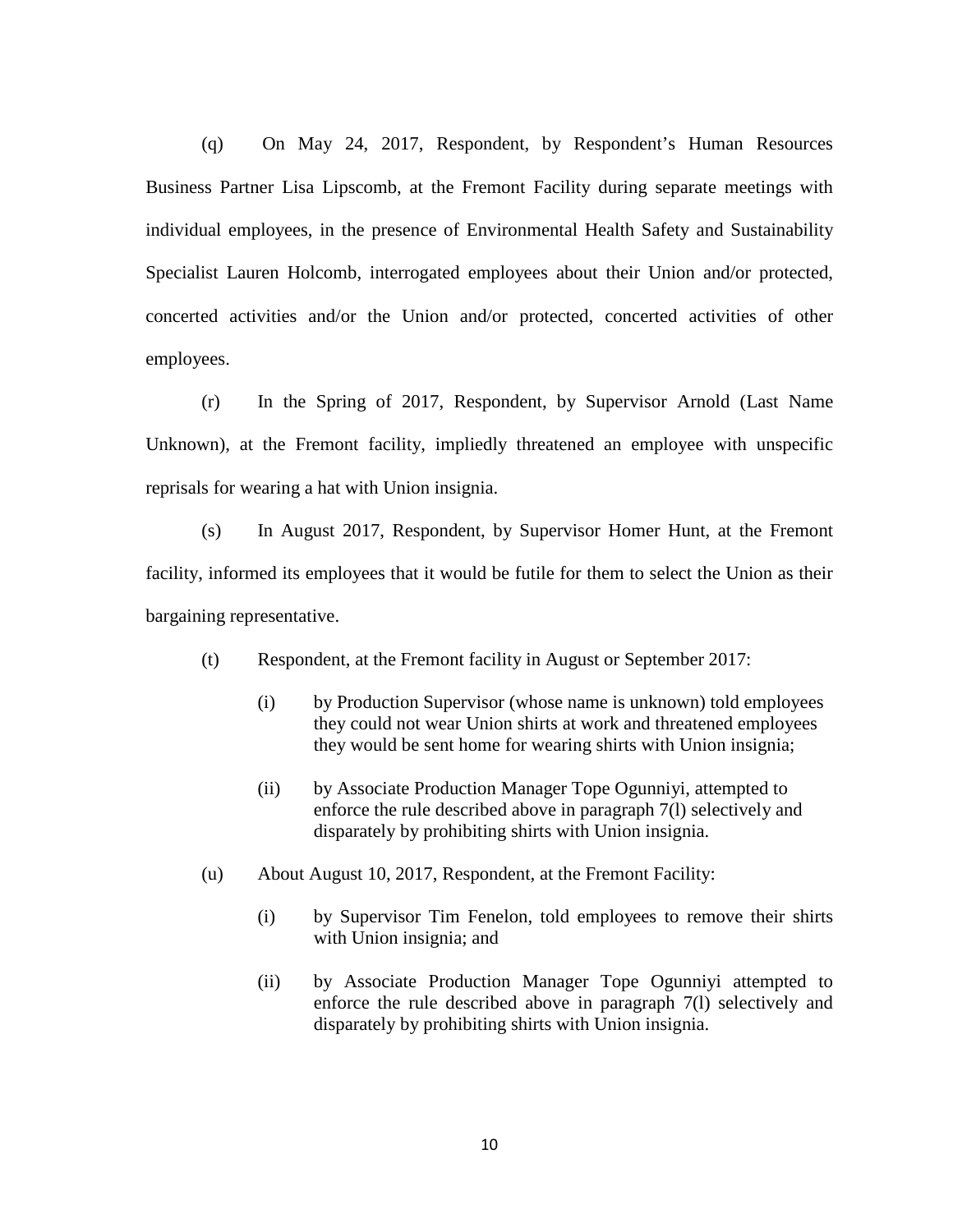(v) About August 14, 2017, by Associate Production Manager Tope Ogunniyi, at Respondent's Fremont facility, attempted to enforce the rule described above in paragraph 7(l) selectively and disparately by telling employees they are prohibited from wearing shirts with Union insignia.

(w) On September 8, 2017, Respondent, by Supervisor Dave Teston, at Respondent's Sparks Facility in the production administrative room, impliedly threatened an employee with unspecified reprisals for wearing a hat with Union insignia.

(x) On October 21, 2017, Respondent, by Associate Production Manager Andre McIndoe, at the Sparks Facility, told an employee that the employee should not speak with other employees about workplace concerns.

8.

(a) On September 14, 2017, Respondent's employees Jose Moran and Richard Ortiz engaged in concerted activities with each other for the purposes of their mutual aid and protection when Jose Moran sent, via text message, screenshots of employee photographs and job titles obtained from Respondent's Workday system to Richard Ortiz, who posted comments regarding wages and working conditions along with the screenshots of the employee photographs and job titles on "Fremont Tesla Employees for UAW Representation" a private employee-only Facebook page.

(b) Respondent, by Employee Relations Investigator Ricky Gecewich, at the Fremont facility:

> (i) About September 21, 2017, during separate meetings with individual employees, interrogated employees about the conduct described above in paragraph 8(a).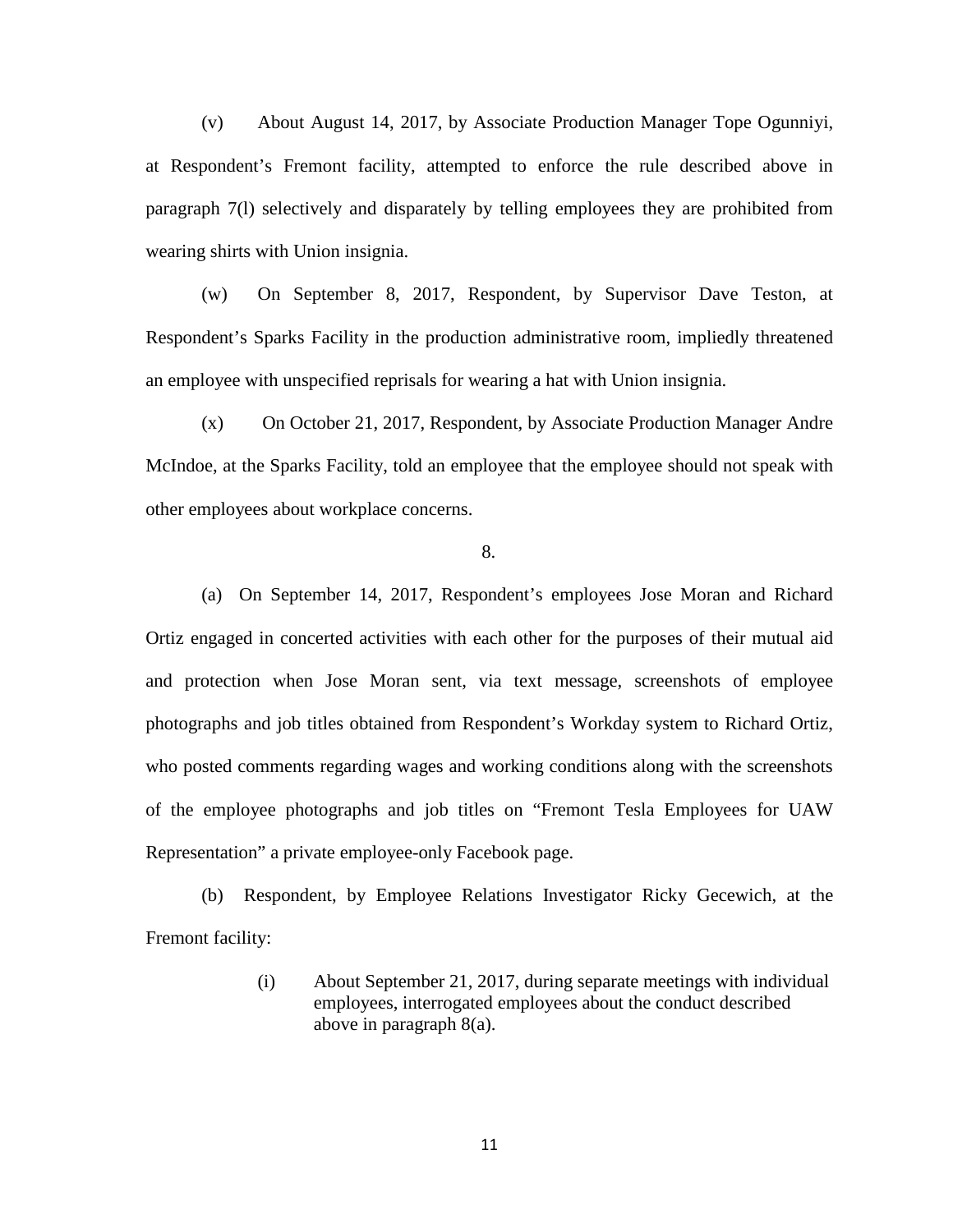- (ii) About October 19, 2017, during separate meetings with individual employees, interrogated employees about the conduct described above in paragraph 8(a).
- (iii) About October 19, 2017, in an email, promulgated and/or disparately enforced a rule prohibiting employees from accessing the Workday System for non-business purposes without proper business justification.

(c) On October 18, 2017, Respondent discharged Richard Ortiz.

(d) On October 19, 2018, Respondent issued a disciplinary warning to Jose Moran.

(e) Respondent engaged in the conduct described above in paragraphs 8(b)(iii),

8(c) and 8(d), because Jose Moran and Richard Ortiz engaged in the conduct described above in paragraph 8(a) and to discourage its employees from engaging in these and/or other protected concerted activities.

(f) Respondent engaged in the conduct described above in paragraphs 8(b)(iii), 8(c), and 8(d), because Jose Moran and Richard Ortiz supported and assisted the Union and/or because they engaged in concerted activities, and to discourage employees from engaging in these activities.

9.

By the conduct described above in paragraphs 7 and  $8(b)$  through  $8(e)$ , Respondent has been interfering with, restraining and coercing employees in the exercise of their rights guaranteed in Section 7 of the Act in violation of Sections  $8(a)(1)$  of the Act.

## 10.

By the conduct described above in paragraphs  $8(b)(iii)$ ,  $8(c)$ ,  $8(d)$ , and  $8(f)$ , Respondent has been discriminating in regard to the hire or tenure or terms or conditions of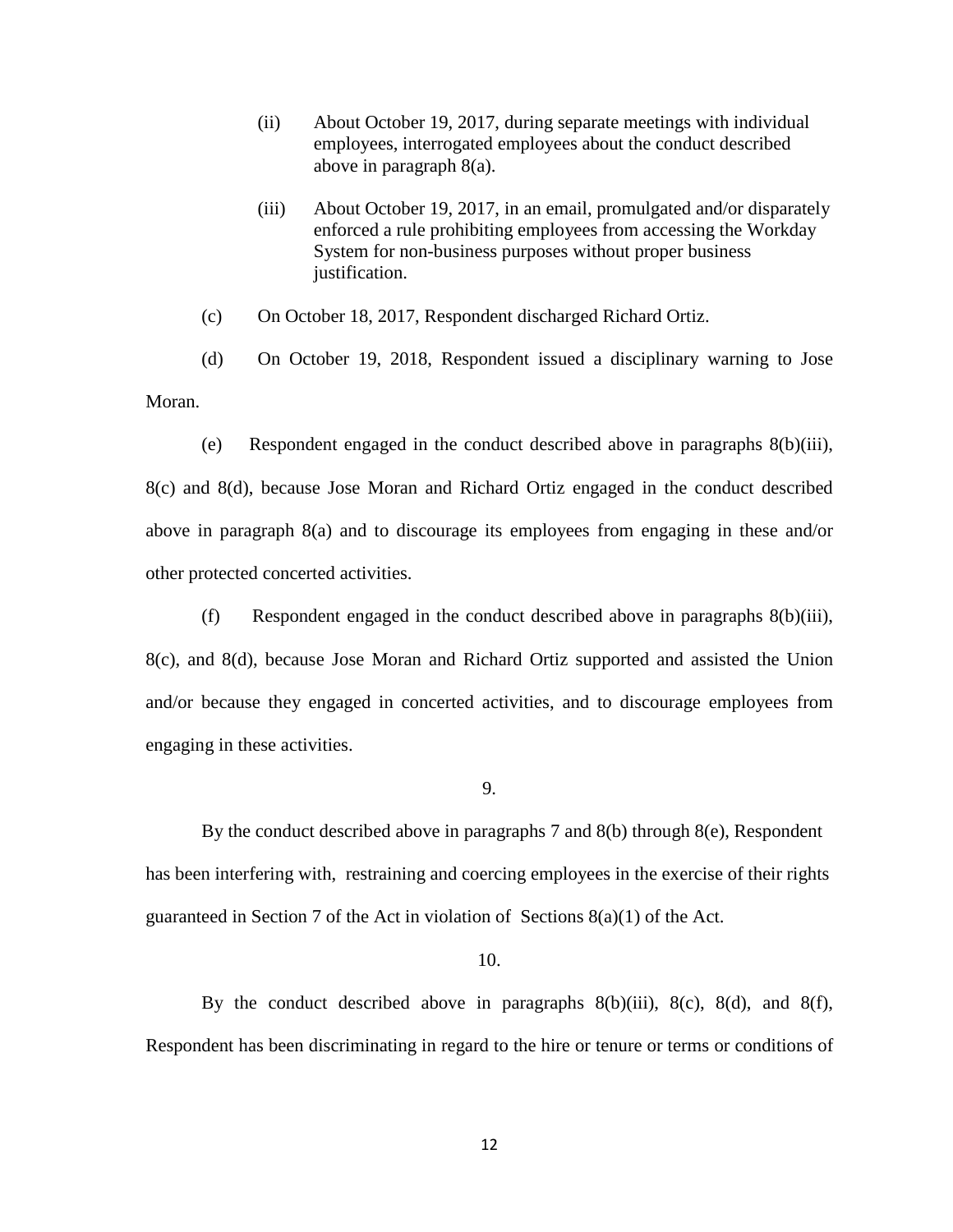employment of its employees, thereby discouraging membership in a labor organization in violation of Section  $8(a)(1)$  and  $(3)$  of the Act.

11.

The unfair labor practices of Respondent described above affect commerce within the meaning of Sections 2(6) and (7) of the Act.

**WHEREFORE**, as part of the remedy for the unfair labor practices described above in paragraphs 7 and 8(b) through 8(f), the General Counsel seeks an order requiring Respondent to Respondent to hold meetings with Respondent's production employees at its Fremont and Sparks facilities, scheduled to ensure the widest possible attendance, at which the Board's Notice is to be read to employees by a responsible management official of Respondent, or at Respondent's option, by a Board agent in that official's presence. Respondent shall be required to allow a representative of the Union to be present during such reading or readings of the Notice.

### **ANSWER REQUIREMENT**

Respondent is notified that, pursuant to Sections 102.20 and 102.21 of the Board's Rules and Regulations, it must file an answer to the Second Amended Consolidated Complaint. The answer must be **received by this office on or before April 13, 2018, or postmarked on or before April 12, 2018**. Respondent should file an original and four copies of the answer with this office and serve a copy of the answer on each of the other parties.

An answer may also be filed electronically through the Agency's website. To file electronically, go to www.nlrb.gov, click on **E-File Documents**, enter the NLRB Case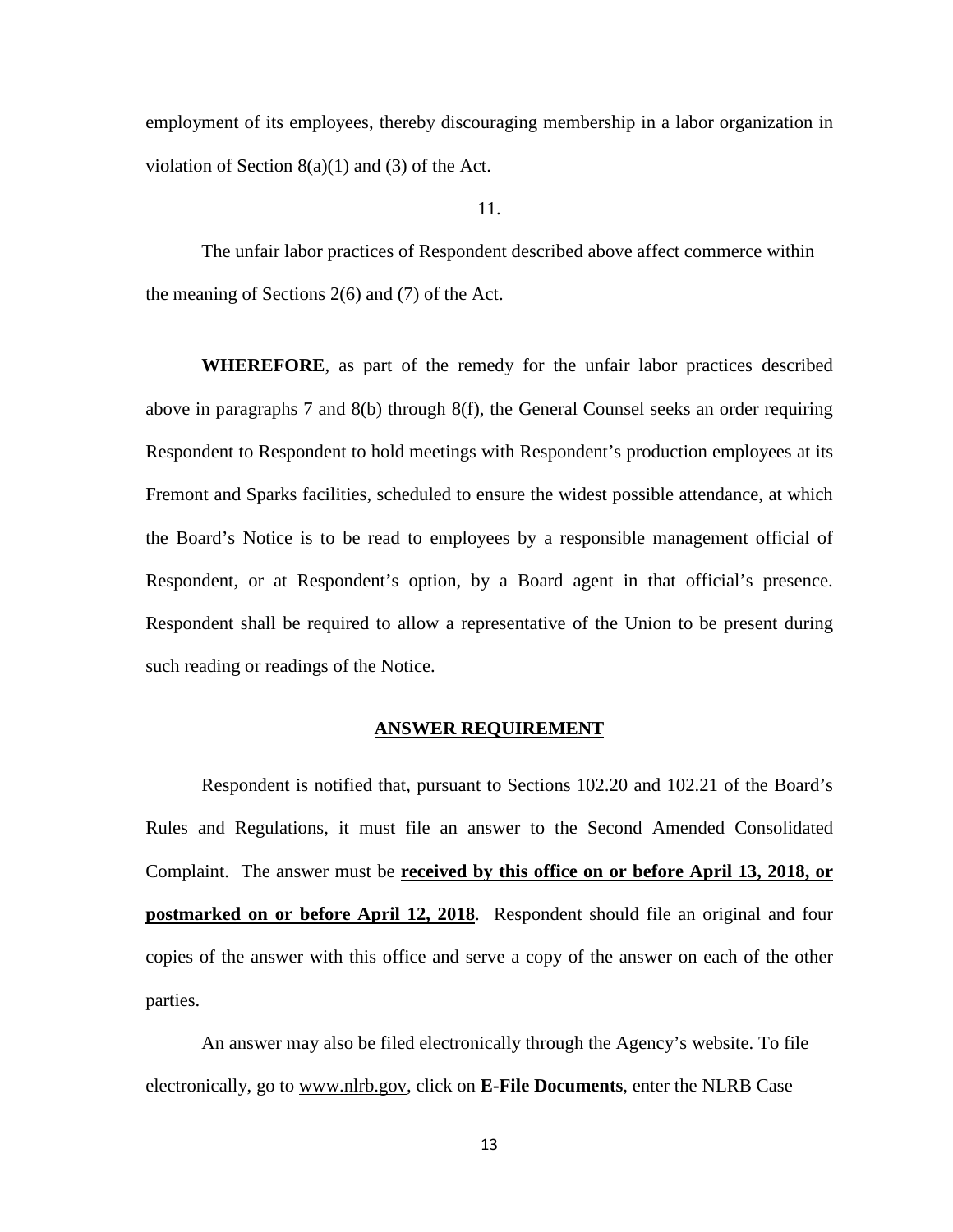Number, and follow the detailed instructions. The responsibility for the receipt and usability of the answer rests exclusively upon the sender. Unless notification on the Agency's website informs users that the Agency's E-Filing system is officially determined to be in technical failure because it is unable to receive documents for a continuous period of more than 2 hours after 12:00 noon (Eastern Time) on the due date for filing, a failure to timely file the answer will not be excused on the basis that the transmission could not be accomplished because the Agency's website was off-line or unavailable for some other reason. The Board's Rules and Regulations require that an answer be signed by counsel or non-attorney representative for represented parties or by the party if not represented. See Section 102.21. If the answer being filed electronically is a pdf document containing the required signature, no paper copies of the answer need to be transmitted to the Regional Office. However, if the electronic version of an answer to a complaint is not a pdf file containing the required signature, then the E-filing rules require that such answer containing the required signature continue to be submitted to the Regional Office by traditional means within three (3) business days after the date of electronic filing. Service of the answer on each of the other parties must still be accomplished by means allowed under the Board's Rules and Regulations. The answer may not be filed by facsimile transmission. If no answer is filed, or if an answer is filed untimely, the Board may find, pursuant to a Motion for Default Judgment, that the allegations in the Second Amended Consolidated Complaint are true.

### **NOTICE OF HEARING**

**PLEASE TAKE NOTICE THAT** on June 11, 2018, at 9:00 a.m., at the Oakland Regional Office of the National Labor Relations Board located at 1301 Clay Street,